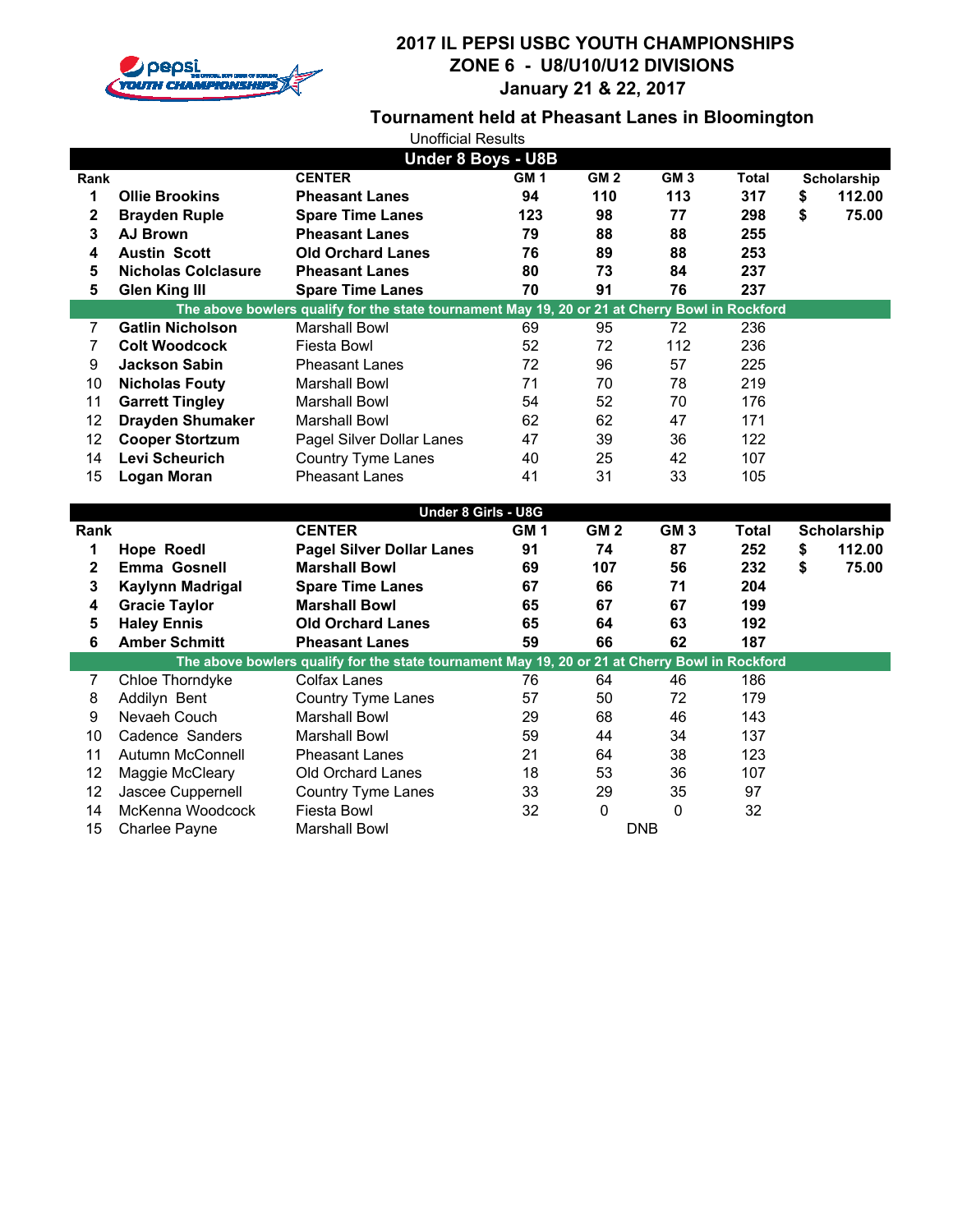

### **2017 IL PEPSI USBC YOUTH CHAMPIONSHIPS ZONE 6 - U8/U10/U12 DIVISIONS January 21 & 22, 2017**

#### **Tournament held at Pheasant Lanes in Bloomington**

| <b>Unofficial Results</b> |                        |                                                                                                |                 |                 |            |              |              |
|---------------------------|------------------------|------------------------------------------------------------------------------------------------|-----------------|-----------------|------------|--------------|--------------|
|                           |                        | Under 10 Boys - U10B                                                                           |                 |                 |            |              |              |
| Rank                      |                        | <b>CENTER</b>                                                                                  | GM <sub>1</sub> | GM <sub>2</sub> | GM3        | <b>Total</b> | Scholarship  |
| 1                         | <b>Landyn Corbin</b>   | <b>Pheasant Lanes</b>                                                                          | 146             | 194             | 145        | 485          | \$<br>135.00 |
| $\boldsymbol{2}$          | Lucas Boyd             | <b>Spare Time Lanes</b>                                                                        | 150             | 198             | 118        | 466          | \$<br>111.00 |
| 3                         | <b>Sam Vondohlen</b>   | <b>Marshall Bowl</b>                                                                           | 101             | 140             | 150        | 391          | \$<br>69.00  |
| 4                         | <b>Thomas Turek</b>    | <b>Pheasant Lanes</b>                                                                          | 152             | 99              | 138        | 389          | \$<br>49.00  |
| 5                         | <b>Marcus Banning</b>  | <b>Pagel Silver Dollar Lanes</b>                                                               | 116             | 165             | 96         | 377          | \$<br>45.00  |
| 6                         | <b>Karter Herald</b>   | <b>Pheasant Lanes</b>                                                                          | 122             | 127             | 103        | 352          |              |
|                           |                        | The above bowlers qualify for the state tournament May 19, 20 or 21 at Cherry Bowl in Rockford |                 |                 |            |              |              |
| 7                         | Benjamin Roedl         | Pagel Silver Dollar Lanes                                                                      | 92              | 107             | 131        | 330          |              |
| 8                         | <b>Tanner Nolin</b>    | <b>Pheasant Lanes</b>                                                                          | 139             | 91              | 95         | 325          |              |
| 9                         | Phoenix Lofton         | Old Orchard Lanes                                                                              | 129             | 101             | 93         | 323          |              |
| 10                        | Cameron Alberts        | Olde Bowl                                                                                      | 97              | 97              | 115        | 309          |              |
| 11                        | Jaylan Dozier          | Lincoln Lanes                                                                                  | 74              | 131             | 97         | 302          |              |
| 12                        | Caden Henneman         | Spare Time Lanes                                                                               | 89              | 97              | 115        | 301          |              |
| 13                        | Daniel Ennis           | Old Orchard Lanes                                                                              | 85              | 117             | 91         | 293          |              |
| 14                        | Jaxon Tomera           | <b>Pheasant Lanes</b>                                                                          | 92              | 92              | 108        | 292          |              |
| 15                        | Jackson Green          | Marshall Bowl                                                                                  | 116             | 79              | 96         | 291          |              |
| 16                        | Carson Baxter          | Pagel Silver Dollar Lanes                                                                      | 102             | 94              | 93         | 289          |              |
| 17                        | Gavyn Miller           | Fast Lanes                                                                                     | 73              | 87              | 128        | 288          |              |
| 17                        | Luca Coffman           | Spare Time Lanes                                                                               | 88              | 74              | 126        | 288          |              |
| 19                        | Jackson Lykins         | Country Tyme Lanes                                                                             | 100             | 96              | 91         | 287          |              |
| 20                        | Carson Lykins          | Country Tyme Lanes                                                                             | 86              | 99              | 91         | 276          |              |
| 20                        | <b>Trey Scott</b>      | <b>Marshall Bowl</b>                                                                           | 74              | 101             | 101        | 276          |              |
| 22                        | Jacob Rush             | Fast Lanes                                                                                     | 118             | 88              | 69         | 275          |              |
| 23                        | Alexander Orme         | Spare Time Lanes                                                                               | 82              | 111             | 73         | 266          |              |
| 24                        | Gage Wyrick            | Colfax Lanes                                                                                   | 105             | 85              | 75         | 265          |              |
| 25                        | Kyle Lamb              | Pagel Silver Dollar Lanes                                                                      | 92              | 71              | 93         | 256          |              |
| 26                        | Landon Christner       | <b>Colfax Lanes</b>                                                                            | 85              | 82              | 85         | 252          |              |
| 27                        | Aiden Neuhaus          | Colfax Lanes                                                                                   | 69              | 87              | 92         | 248          |              |
| 28                        | Colin Perron           | Marshall Bowl                                                                                  | 70              | 81              | 78         | 229          |              |
| 29                        | Jacob Fox              | Country Tyme Lanes                                                                             | 72              | 56              | 97         | 225          |              |
| 30                        | Jason Macke            | <b>Marshall Bowl</b>                                                                           | 56              | 67              | 63         | 186          |              |
| 31                        | <b>Ricky Lesney</b>    | <b>Pheasant Lanes</b>                                                                          | 60              | 64              | 50         | 174          |              |
| 32                        | <b>Skyler Kirby</b>    | Marshall Bowl                                                                                  | 51              | 51              | 56         | 158          |              |
| 33                        | Kyle Payne             | Marshall Bowl                                                                                  |                 |                 | <b>DNB</b> |              |              |
|                           |                        |                                                                                                |                 |                 |            |              |              |
|                           |                        | Under 10 Girls - U10G                                                                          |                 |                 |            |              |              |
| Rank                      |                        | <b>CENTER</b>                                                                                  | GM <sub>1</sub> | GM <sub>2</sub> | GM3        | <b>Total</b> | Scholarship  |
| 1                         | <b>Liberty Brown</b>   | <b>Pheasant Lanes</b>                                                                          | 116             | 125             | 136        | 377          | \$<br>112.00 |
| $\bf{2}$                  | Jordyn Burmaster       | <b>Pheasant Lanes</b>                                                                          | 105             | 127             | 84         | 316          | \$<br>75.00  |
| 3                         | Jasmine Ray            | <b>Fiesta Bowl</b>                                                                             | 114             | 66              | 125        | 305          |              |
| 4                         | <b>Sarah Hempstead</b> | <b>Pheasant Lanes</b>                                                                          | 104             | 97              | 92         | 293          |              |
| 5                         | <b>Faith Sprout</b>    | <b>Pheasant Lanes</b>                                                                          | 95              | 115             | 74         | 284          |              |
| 6                         | <b>Aly Valent</b>      | <b>Pheasant Lanes</b>                                                                          | 109             | 79              | 80         | 268          |              |
|                           |                        | The above bowlers qualify for the state tournament May 19, 20 or 21 at Cherry Bowl in Rockford |                 |                 |            |              |              |
| 7                         | Monica French          | Pagel Silver Dollar Lanes                                                                      | 58              | 66              | 138        | 262          |              |
| 8                         | Olivia McCleary        | Old Orchard Lanes                                                                              | 71              | 84              | 89         | 244          |              |
| 9                         | Payton Bogle           | Spare Time Lanes                                                                               | 54              | 82              | 102        | 238          |              |
| 10                        | Olivia Fye             | <b>Pheasant Lanes</b>                                                                          | 64              | 90              | 82         | 236          |              |
| 11                        | Kellie Wallace         | <b>Marshall Bowl</b>                                                                           | 49              | 107             | 73         | 229          |              |
| 12                        | Tori Howard            | Spare Time Lanes                                                                               | 68              | 72              | 73         | 213          |              |
| 13                        | Mackenzie Stow         | Country Tyme Lanes                                                                             | 69              | 71              | 62         | 202          |              |
| 14                        | Aaralyn Boone          | Spare Time Lanes                                                                               | 53              | 60              | 71         | 184          |              |
| 15                        | Karissa Herrington     | <b>Marshall Bowl</b>                                                                           | 51              | 51              | 63         | 165          |              |
|                           |                        |                                                                                                |                 |                 |            |              |              |